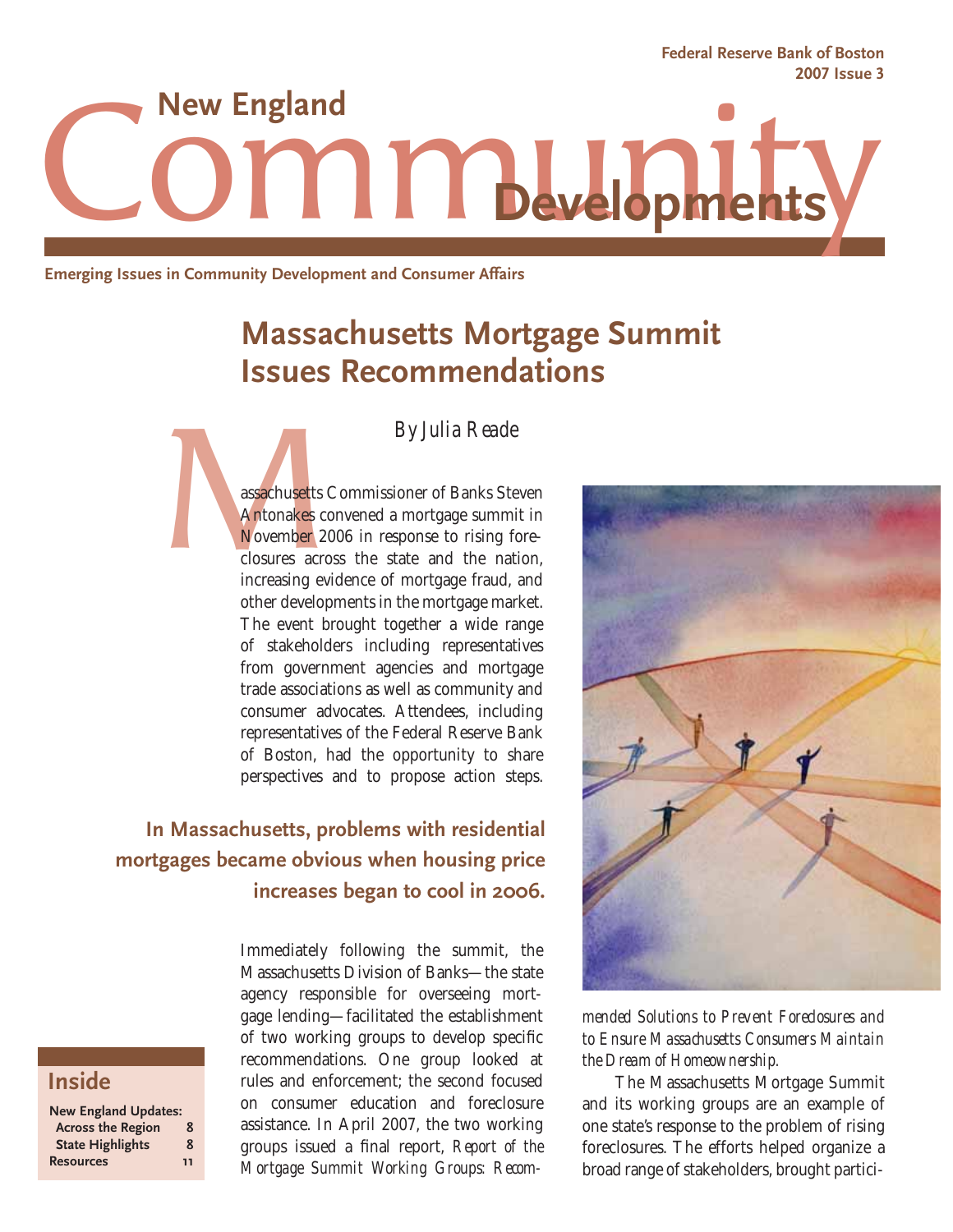pants up to speed on the newest information related to foreclosures, and produced a comprehensive list of recommendations. The convening can be considered a first step, and many Summit participants are actively working to implement the strategies laid out in the recommendations.

This article is a description of the problems in the Massachusetts mortgage market and the proposed solutions. For those who may be looking to promote a similar partnership, it provides a description of the collaborative process used in the Mortgage Summit and working groups. The recommendations presented illustrate a number of possible remedies to limit foreclosures and their impact on consumers and communities. We begin by providing some background on the foreclosure problem in Massachusetts. Next, we describe the process of collaboration among stakeholders participating in the Mortgage Summit working groups. Finally, we present the major recommendations of the working groups. Sidebars throughout the article identify where working group recommendations have since been implemented.



## **Background**

In Massachusetts, problems with residential mortgages became obvious when housing price increases began to cool in 2006. Many borrowers had anticipated a continued rapid appreciation in residential real estate values but the market began to slow. For homeowners who were having trouble making their mortgage payments, the traditional remedies of selling their home or refinancing their loan offered no solution if the house was now worth less than the loan. When payments could not be made, foreclosures began to occur.

The multidimensional nature of the foreclosure problem posed a challenge to organizing a coordinated response. There was growing evidence that mortgage fraud and aggressive underwriting were exacerbating the situation. In addition, the mortgage market itself was now quite complex, reflecting changes including growth in lending by entities other than banks and thrifts, the increasing importance of brokers, and the expansion of the securitization process. Different types of mortgage lenders are subject to different sets of laws and regulated by different agencies. Depository institutions (such as banks and credit unions), their holding companies, and their subsidiaries are regulated by federal financial regulatory agencies.<sup>1</sup> Other entities making mortgages in Massachusetts, such as mortgage lenders and mortgage brokers, are regulated by the Division of Banks.

## **Collaboration**

The Division of Banks believed that collaboration by a wide range of stakeholders would be the most effective means of addressing the complex problems surrounding the rise in foreclosures. Increasing their own regulatory enforcements would reduce fraud, but sweeping changes would require much broader support and a broader range of actors. As such, under the leadership of the Commissioner of Banks, the Division of Banks decided to convene the Mortgage Summit and facilitate the working groups.

#### **Supportive Setting**

Below are some of the factors that contributed to the fruitful collaborations of the working groups:

- 1. Strong leadership– The Mortgage Summit and working groups were initiated and facilitated by the Division of Banks, which has both strong credibility and convening powers.
- 2. Supportive setting– While initiated by the prior administration, the working groups had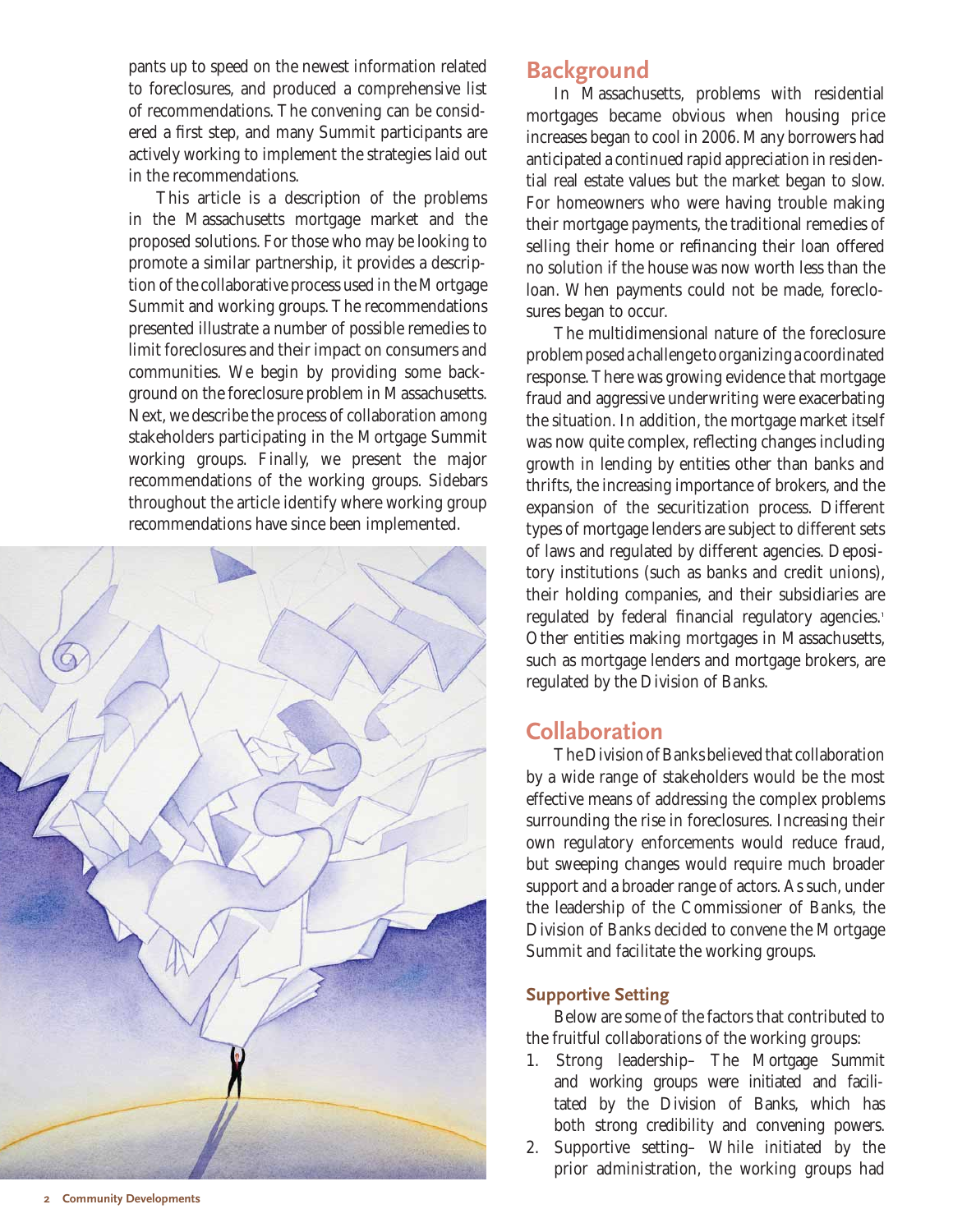the support of Governor Deval Patrick and his administration. Attorney General Martha Coakley and Boston Mayor Thomas Menino were also proponents. At the time, the City of Boston had already begun implementing its own emergency foreclosure prevention program.<sup>2</sup>

- 3. Members with diverse interests and resources– The Division of Banks welcomed a wide range of business, government, and notfor-profit organizations to participate in the working groups. Mortgage Summit attendees and working group members represented 15 different banks and credit unions, 14 community and consumer advocacy groups, 5 trade associations, and numerous state and federal agencies.
- 4. Kick-off meeting– The Division of Banks used the November 2006 Mortgage Summit to create momentum that was then leveraged in a series of quickly scheduled working group meetings.

Many times, members of the working groups had conflicting opinions over proposed recommendations. Most splits centered on a few core points. There were often strong reactions to recommendations that could unreasonably restrict access to credit or harm businesses making sound and fair lending decisions. After discussion and probing, however, committee members worked to find shared tenets. such as "too much access to credit has had negative effects" and "some degree of regulation is necessary." Often groups continued to disagree on the appropriate levels of regulation necessary for a fair balance. Groups also frequently disagreed about how general or specific a regulation should be, but were able to define that regulations should be "specific enough to be enforceable, but broad enough to be effective." Ultimately, participants agreed on a statement that expresses the overall theme of their discussions:

*"As an overarching theme of the working groups, it was agreed that it should be a fundamental goal of all parties in a mortgage transaction that borrowers only obtain loans they can reasonably be expected to repay based on all information available at the time the loan is made and that all borrowers understand the terms of the loan."*

After receiving the working groups' recommendations, staff from the Division of Banks drafted and published the *Report of the Mortgage Summit Working Groups*, and publicized it widely to state government,

businesses, and the public. The report contains the recommendations that received the strongest support in the working groups, and it describes a number of issues that were debated without resolution. Major recommendations that received significant support in the working groups are described below.

## **The Working Groups' Recommendations**

The two working groups focused their discussions on recommendations that could be implemented quickly, given that foreclosure rates were rising rapidly. While participants were frustrated with the lack of remedies available to consumers with imminent foreclosures, most agreed that it was easier to stop bad loans from being made than to try to fix them after the fact.

At the start of their discussions, the working groups decided to develop recommendations for seven issue areas:

- 1. Barriers to entry
- 2. Data and research
- 3. The foreclosure process
- 4. Legislative issues
- 5. Products and practices
- 6. Education and counseling, and
- 7. Foreclosure intervention products and services.

Working group members divided themselves into smaller subgroups to develop recommendations for each issue area and then brought their proposals back to the larger working groups for discussion and debate. Where possible, the working groups identified the specific entities that should enact the recommendations. However, the report explains that many of the recommendations would require concerted efforts by regulators, law enforcement officials, financial institutions, regulated entities, community and not-for-profit groups, as well as consumers themselves. The major recommendations of the working groups– those that would have the largest repercussions– are described below.

### **Make mortgage fraud a crime and increase the ability to prosecute.**

The working groups recommend the criminalization of mortgage fraud with the associated penalties of imprisonment and sizable fines. Mortgage fraud is one of the fastest growing white collar crimes and can impact borrowers, communities, the lending industry, and the wider economy. Currently, persons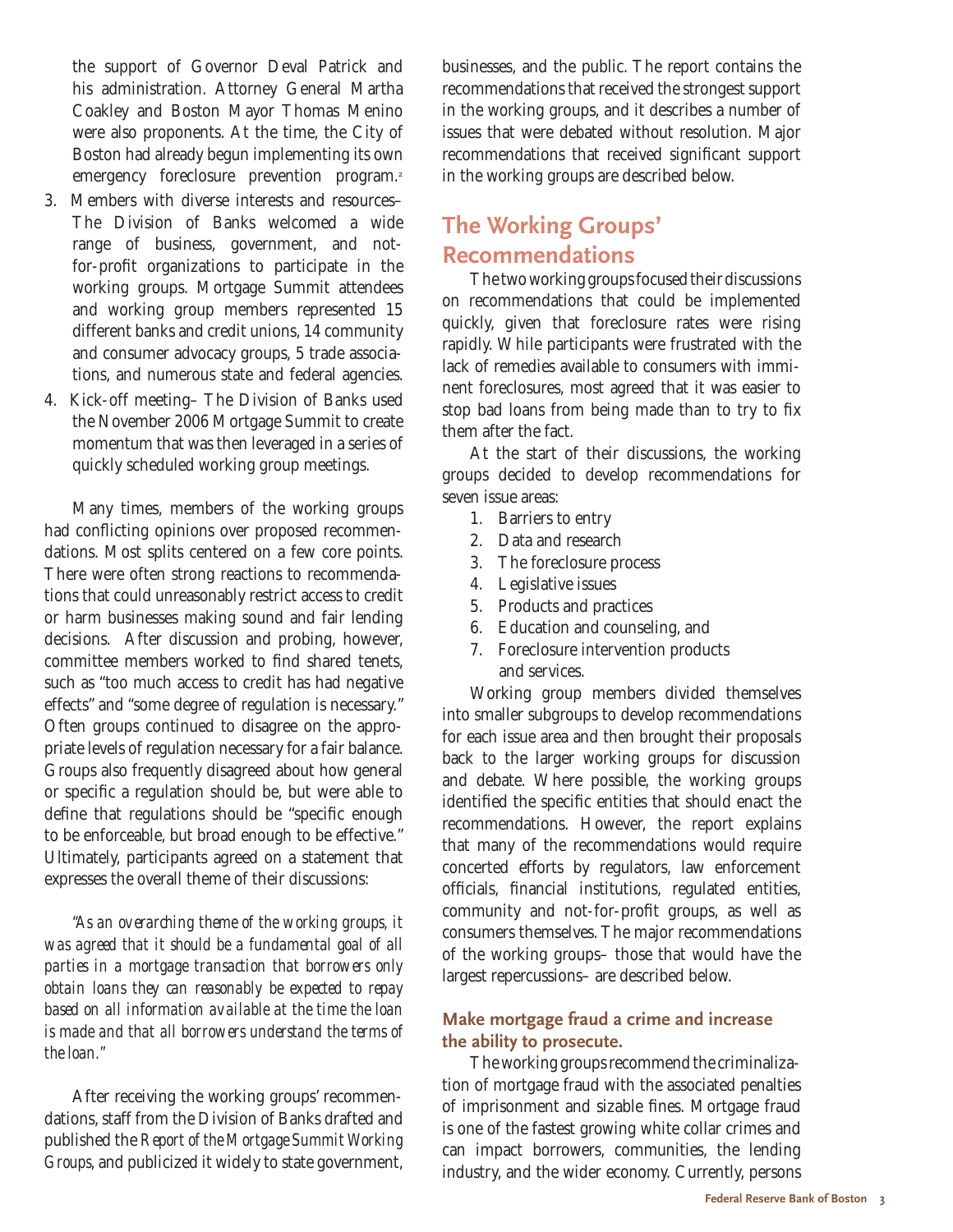committing mortgage fraud face civil penalties for unfair or deceptive acts and can lose their business license. The working groups want mortgage fraud to become a criminal offense and recommend that the penalty for the crime be up to 10 years' imprisonment and/or a \$50,000 fine. In cases where multiple cases of fraud are committed, the recommendation is imprisonment for up to 20 years and fines of up to \$500,000.

#### **Update:**

On June 11, 2007, Governor Deval Patrick filed legislation to criminalize mortgage fraud. Penal–ties can include imprisonment for up to 5 years and fines of up to \$100,000. For cases of repeated fraud, punishment can include imprisonment for up to 15 years and fines of up to \$500,000.

The working groups also recommend clarification of the actions that constitute mortgage fraud. They recommend that any purposeful misrepresentation of facts related to the mortgage process be specifically designated as mortgage fraud − including exaggerating property appraisals, inflating borrower income, or lying about the terms of a mortgage. They add that any law should apply to any

party committing fraud, including mortgage lenders, mortgage brokers, appraisers, and the mortgage applicants.

The criminalization of mortgage fraud requires legislative action, although, in Massachusetts, emergency regulations can be passed by the Office of the Attorney General. If mortgage fraud becomes a criminal offense, the district attorneys and the Attorney General would have the authority to investigate and prosecute mortgage fraud cases.

#### **Increase mortgage licensing requirements.**

In their deliberations, the working groups participants expressed concern that individuals caught acting fraudulently need only move to a new state to pick up their practice again. As such, the working groups recommend several remedies to deal with "rogue" brokers and lenders. First, the working groups voice support for Massachusetts' participation in the development of a national mortgage licensing system coordinated by the Conference of State Bank Supervisors. The system would track individuals across state lines and identify any public enforcement action taken against a broker or lender. Second, the working groups recommend expanding licensing requirements to include all mortgage originators. Currently, in Massachusetts, only entities operating as a mortgage broker or mortgage lender are required to be licensed. There is no licensing requirement for individual loan originators working for a mortgage lender or broker or for staff at federally regulated institutions. Licensing of all mortgage originators is currently required in over 20 other states.

Third, the working groups deem current capitalization and net worth requirements to be inadequate and recommend stricter requirements for licensing. For mortgage lenders, the current requirement is \$100,000 minimum net worth. But up to \$75,000 of this can be substituted by a surety bond so, in effect, the minimum net worth requirement is \$25,000. For mortgage brokers, licensing requires only a positive adjusted net worth. The call to increase net worth requirements is intended to ensure that mortgage lenders and mortgage brokers have a significant financial stake in their own companies. Increased bonding or surety requirements would not only increase the financial stake of companies, but would also potentially make more funds available to provide restitution to consumers who have been defrauded. In addition, the working groups unanimously support that licensing require a minimum industry experience of 5 years for mortgage lenders and 3 years for mortgage brokers.

#### **Update:**

On May 13, 2007, the Division of Banks issued proposed revisions to regulations on minimum experience requirements for licensing of mortgage lenders and mortgage brokers. The proposed revisions require 5 years' experience for the licensing of a mortgage lender and 3 years' for a mortgage broker.

On June 15, 2007, the Division of Banks issued proposed amendments to regulations on the licensing of mortgage lenders and mortgage brokers. The proposed amendments include a minimum net worth of \$200,000 and a surety bond of at least \$100,000 for mortgage lenders; for mortgage brokers, they recommend a net worth minimum of \$25,000 and a surety bond of \$75,000.

#### **Increase revenues to build capacity at the Division of Banks.**

The working groups recommend that the Division of Banks raise additional resources for its enforcement role by increasing the fees charged to mortgage lenders and mortgage brokers. These fees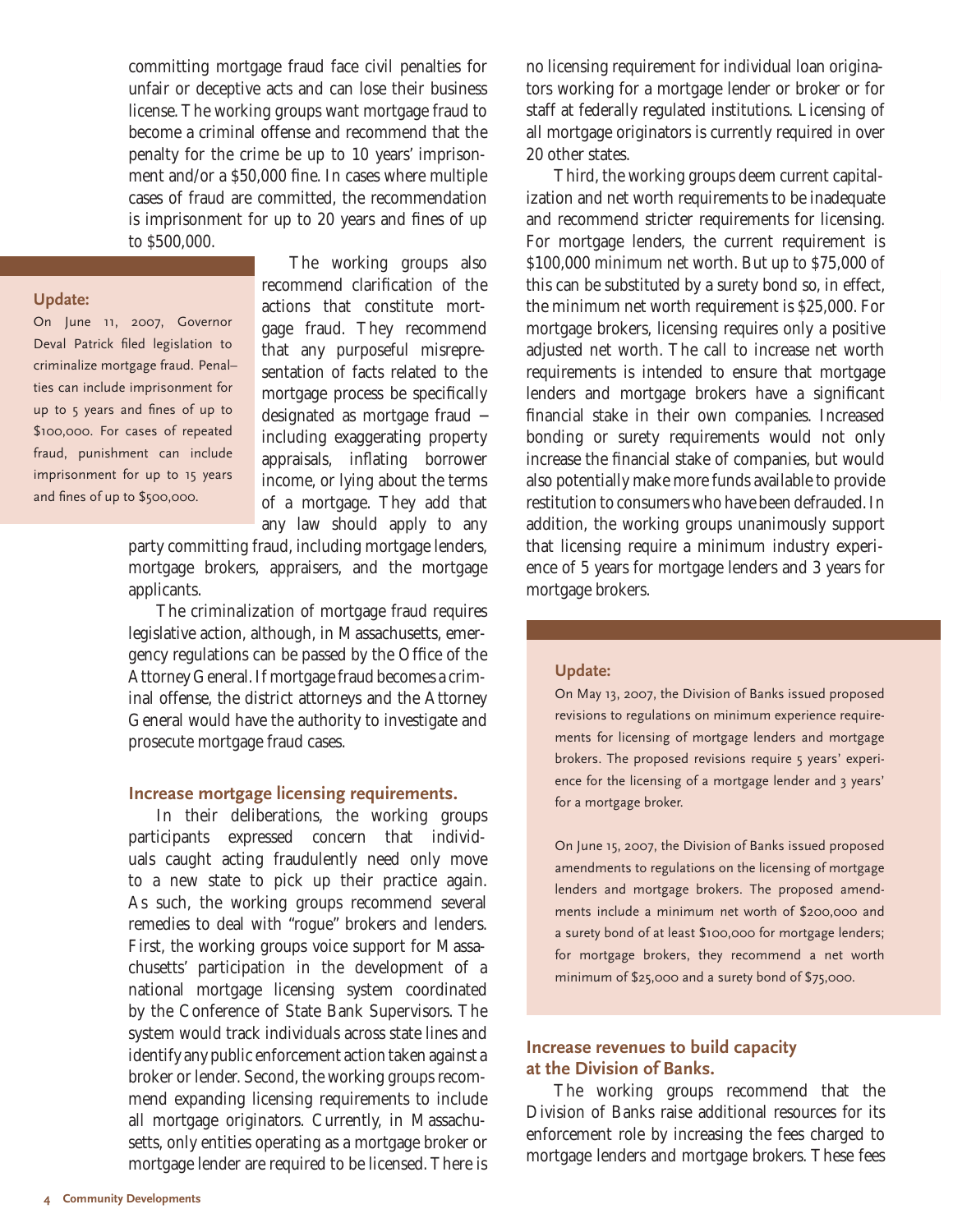have not changed since 1992, when licensing was implemented. At that time, the Division of Banks was responsible for licensing about 150 mortgage lenders and mortgage brokers. Currently, they license over 2,000. The working groups also believe that further funding increases are needed if the scope of responsibilities of the Division of Banks expands. Should any new regulations be passed, each would require some form of associated funding for enforcement.

#### **Update:**

On June 11, 2007, Governor Deval Patrick filed legislation that would enable the Division of Banks to access greater funding for enforcement.

### **Adopt federal guidance on certain mortgage loan products.**

In October 2006, federal regulators issued guidance on nontraditional mortgage products, which include loans that do not fully amortize, such as interest-only loans and payment option ARMs. In January 2007, the Division of Banks adopted parallel guidance that could be applied to lenders that are not federally regulated. Federal regulators are currently developing guidance on hybrid ARM products, including 2/28 and 3/27 loans. The working groups recommend that once federal agencies have finalized the guidance, the Division of Banks again adopt parallel guidance that can be applied to licensees.

#### **Change foreclosure laws.**

The working groups also recommend changing laws to improve the rights of consumers in the foreclosure process. They recommend that lenders or their agents be required to submit a pre-foreclosure notification to both homeowners and the Division of Banks at least 90 days before filing a petition to foreclose. The recommended notification would include information about a wide range of parties involved in the mortgage, including the current mortgage holder and servicer, and the original lender and broker. It would also provide contact information for the lender or lender's agent so that consumers could attempt to cure the default or pursue a workout of the terms of the mortgage. If a home is sold at auction, the borrowers must be provided a full accounting of the sale, including information about money owed to them.

There was unanimous support among partici-

pants for giving consumers the right to cure a default- or catch up on late payments. In Massachusetts, a lender can foreclose on a home where the mortgage is in default even if the borrower is able to catch up on late payments. In addition, the working groups recommend that lenders not be allowed to accrue unreasonable fees against the borrower after the lender files the pre-foreclosure notification.

### **Create a database to track foreclosures at the Division of Banks.**

The working groups participants agreed that lack of data about foreclosures is a significant problem. To address this, they recommend that the Division of Banks develop a database to track the information contained on each pre-foreclosure notification and foreclosure petition. The Division could use this information to analyze foreclosure trends in particular neighborhoods or communities, as well as to identify any mortgage lenders, brokers, or servicers who have unusually high incidences of foreclosures tied to their loans.

### **Limit foreclosure rescue schemes.**

Massachusetts has seen a significant increase in two types of foreclosure rescue schemes. In the first scheme, "consultants" charge homeowners a significant fee to negotiate on their behalf with lenders to avoid foreclosure. Fraudulent consultants do little or no work on the foreclosure, often leaving the homeowner without enough time to pursue a legitimate workout. In the second scheme, homeowners are told that they can stay in their home by selling it to the "rescuer" who will rent the property back to



filed legislation requiring pre-foreclosure notification to homeowners and the Division of Banks, and post-foreclosure accounting of costs and proceeds of the home sale.

On June 11, 2007, Governor Deval Patrick filed legislation requiring that the name and license number of the originating mortgage lender and mortgage broker be recorded on all mortgages when filed with a registry of deeds. The legislation also requires that the Division of Banks receive copies of all pre-foreclosure notifications and post-foreclosure accounts of sale, which will be entered and maintained in a foreclosure database.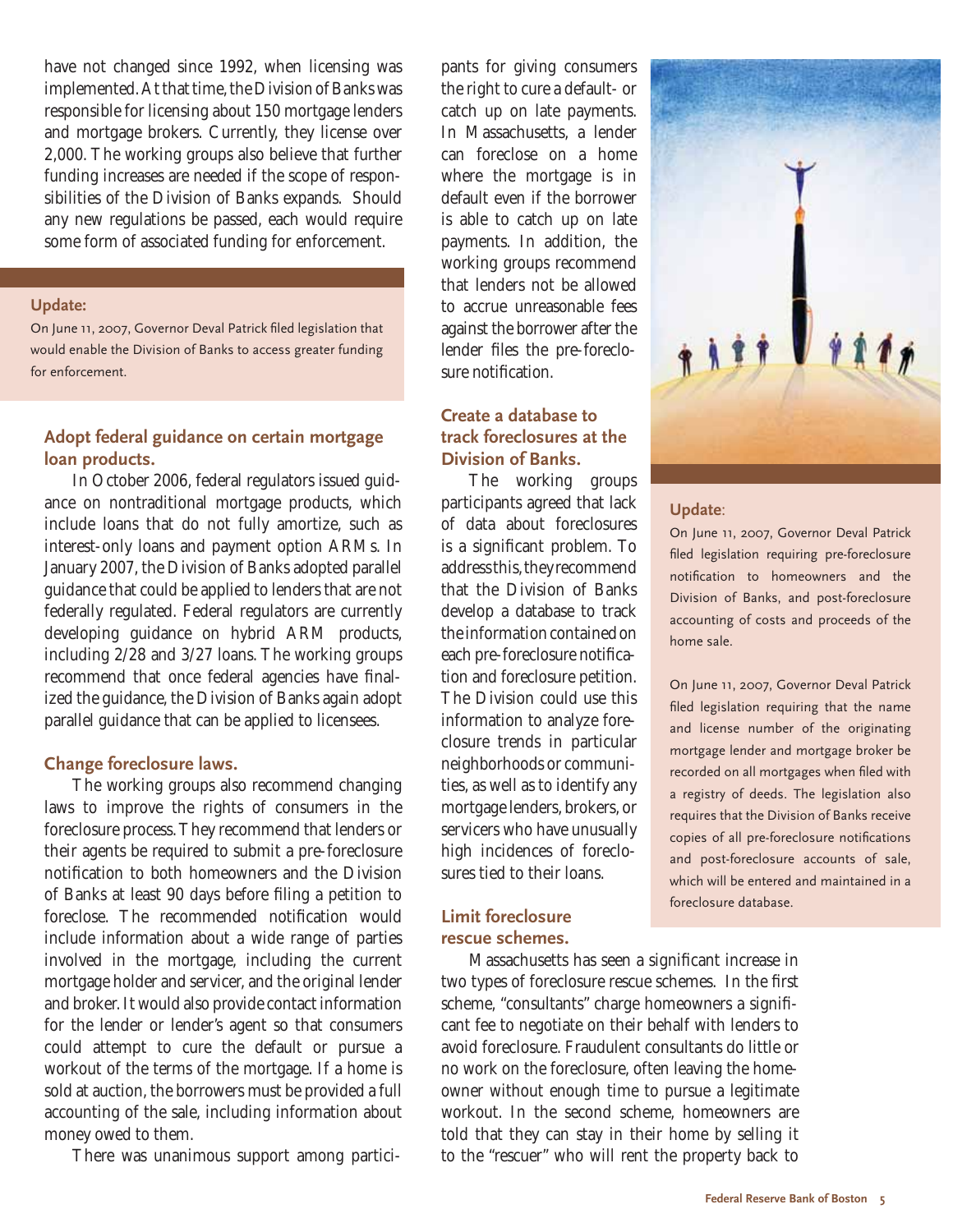them. Often, rents are far higher than the original mortgage payments, and in some cases consumers do not realize that they have given up the ownership rights of their property to someone else.

The working groups targeted these types of schemes by proposing legislation to limit the actions of consultants and property purchasers. Specifically, they recommend that transactions involving consultants be required to be in writing and that payment not be required until all services have been performed. For arrangements involving property purchasers, they recommend that the written contract be explicit about the fact that the consumer is selling their home and contain all terms of the sale. Property purchasers would also have to ascertain with a reasonable amount of confidence that the consumer can cover rent payments and can buy the home back in the future. For either type of foreclosure rescue program, the working groups recommend that the consumer have a 5-day grace period within which to cancel the contract.

#### **Update:**

On June 1, 2007, Attorney General Martha Coakley announced emergency regulations prohibiting unfair and deceptive foreclosure rescue schemes. Distressed property transfers are allowed only if they are not-for-profit, such as between family members or as arranged by a not-for-profit community or housing organization.

#### **Raise consumer awareness and increase support.**

As the working groups placed a strong emphasis on helping consumers avoid bad loans, they developed numerous recommendations about how best to increase consumer awareness about foreclosures and how to strengthen the impact of existing financial education resources. The working groups strongly supported both statewide and grassroots approaches to building consumer awareness campaigns and informing communities about the home ownership resources and local support networks available to them. They recommend that resources be focused on communities most affected by foreclosures and that awareness and education materials be written in the languages spoken in the local areas. The working groups' recommendations also stress the importance of making homeowner counseling by trained notfor-profit organizations available to local residents and encourage community-based not-for-profit

organizations to hold workshops that focus on the risks of unsuitable mortgages.

The working groups have several recommendations specifically for the state government related to consumer education. They suggest that the state create a home preservation fund that would be used to provide grants and loans to homeowners who are victims of mortgage fraud or predatory lending. The fund would also be used to support the work of not-for-profit agencies doing outreach, counseling, and refinance assistance. In addition, they suggest that the state should increase its own capacity for financial education and consumer support. Specifically, it should develop a strong financial education website, create a statewide directory of foreclosure counselors, and enhance the Division of Banks' mortgage hotline service.

#### **Create foreclosure intervention products.**

The working groups recommend the creation of specialized mortgage "rescue" products to help homeowners refinance out of unsustainable loans. There was a strong desire among the participants to keep homeowners in their homes because of the potentially destabilizing effect that a high number of foreclosures can have on a particular community. The foreclosure intervention mortgage would need to be designed for consumers that do not qualify for standard products because of poor credit, toohigh loan-to-value ratios, or their inability to pay for closing costs. The working groups suggest that government sponsored enterprises such as the Federal Home Loan Banks provide credit enhancements and funding for these intervention products. Finally, the working groups emphasize the need for lenders that originated a high numbers of the loans experiencing difficulty to help create these intervention products.

## **Conclusion**

Many parties are moving to implement the working groups' recommendations. Less than eight months after the initial Mortgage Summit, Governor Deval Patrick, Attorney General Martha Coakley, and the Division of Banks have all moved to enact various recommendations made by the working groups. Lenders and industry groups have formally endorsed many of the recommendations. And new collaborations have sprung out of the working groups' recommendations, such as a working group to develop a foreclosure intervention mortgage product.